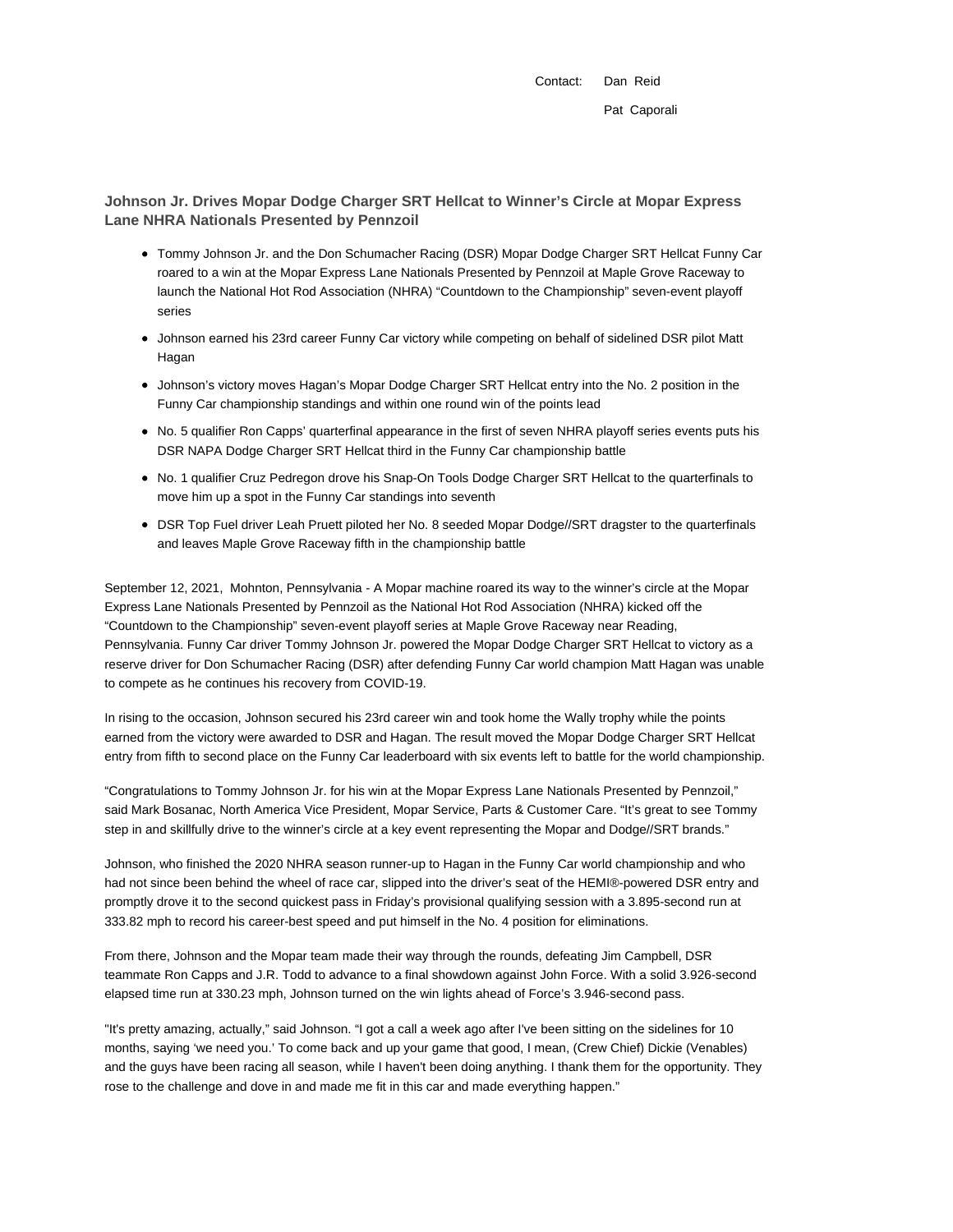Watching the action live on FS1 from home, Hagan was pleased with the result for both his stand-in and his team.

"I am so proud of my guys," said Hagan. "They got it done today. T.J. did a phenomenal job in the race car. He's a wheelman. We battled each other the last two years and there wasn't a doubt in my mind that he could get it done. Everybody adapted to adversity and the driver change and I'm just so proud of what these guys accomplished today. We weren't able to race in Indy and it was a setback, but that just goes to show, you can dig right back."

The points earned by Johnson's efforts puts Hagan within one round win of the Funny Car points lead.

"I can't say thank you enough to T.J. for stepping in and bringing his A-game," added Hagan, who awaits clearance to return to competition for the balance of the playoffs.

DSR teammate Capps, who came into this first playoff event of 2021 as the top seed in the hunt for the championship after a runner-up finish at last weekend's Dodge//SRT NHRA U.S. Nationals, qualified his NAPA AUTO PARTS Dodge Charger SRT Hellcat No. 5 and drove it to a holeshot win over Blake Alexander in the opening round. For his quarterfinal match up, Capps found himself paired with Johnson and while he took the early lead, the eventual event winner edged him at the finish to dethrone him from the points lead. Capps will drive his HEMI-powered machine to the next event ranked third in points.

No. 1 qualifier Cruz Pedregon began his race day by taking his Snap-on Tools Dodge Charger SRT Hellcat Funny Car for a solid 3.908 seconds/318.62 mph bye-run win to advance to the quarterfinals where he would battle No. 7 seed Todd. Pedregon put in another respectable pass at 3.981 seconds but it wasn't enough to pass Todd and his 3.931-second pass to take the win. With this weekend's performance, the Cruz Pedregon Racing team moved up a spot in the standings to seventh place.

In the hunt for a Top Fuel championship for a sixth consecutive season, Leah Pruett began this playoff series ranked fourth in the points standings and qualified her white and blue Mopar dragster next to DSR teammate and No. 7 seed Antron Brown. While both had traction issues, Pruett stayed with it for the round win. That set up a quarterfinal battle against No.1 qualifier Brittany Force, against whom Pruett lost traction halfway through the run to end her hopes of advancing further. The result puts her Mopar Dodge//SRT dragster fifth in the Top Fuel standings.

The "Countdown to the Championship" continues next weekend with the second of the seven NHRA playoff series events, the Carolina Nationals at zMAX Dragway near Charlotte, North Carolina, Sept 17-19.

### **ADDITIONAL NOTES and QUOTES**

### **FUNNY CAR:**

**Tommy Johnson Jr., DSR Mopar Dodge Charger SRT Hellcat**

**(No. 4 Qualifier – 3.895 seconds at 333.82 mph)**

**Round 1:** (0.083-second reaction time, 3.892 seconds at 333.58 mph) defeats No. 11 Jim Campbell (0.164/ no time/ no speed)

**Round 2:** (0.050/3.892/332.02) defeats No. 5 Ron Capps (0.047/3.924/331.12)

**Round 3:** (0.050/3.902/331.53) defeats No. 7 J.R. Todd (0.078/3.905/332.75)

**Round 4:** (0.043/3.926/330.23) defeats No. 12 John Force (0.026/3.946/328.54)

"After Q1 I thought we had a pretty good chance to win this race. It's hard to sit out that long. These cars accelerate so fast and to keep up and keep ahead of the car and be able to drive them good. Each run, it just got more and more comfortable, and as the day went on I kept getting more relaxed and more relaxed. By the final round I was like, "Oh, OK. There's nothing to it now.' I was astonished when I threw the parachutes and saw the win light come on. I just burst out laughing because I couldn't believe it happened. I thought, 'You've gotta be kidding.' We've come a long way in a week."

It's a really good car and a really good team and it makes it easier for the driver to just jump in that thing. I've known the guys from the shop. We always interacted with each other so I know I've known a lot of these guys for a long time. And so it wasn't like I didn't know anybody on the team, so that helped a lot. One of the things that made it real easy was they went back to the shop and grabbed the seat out of my car from last year and they put it in and I fit almost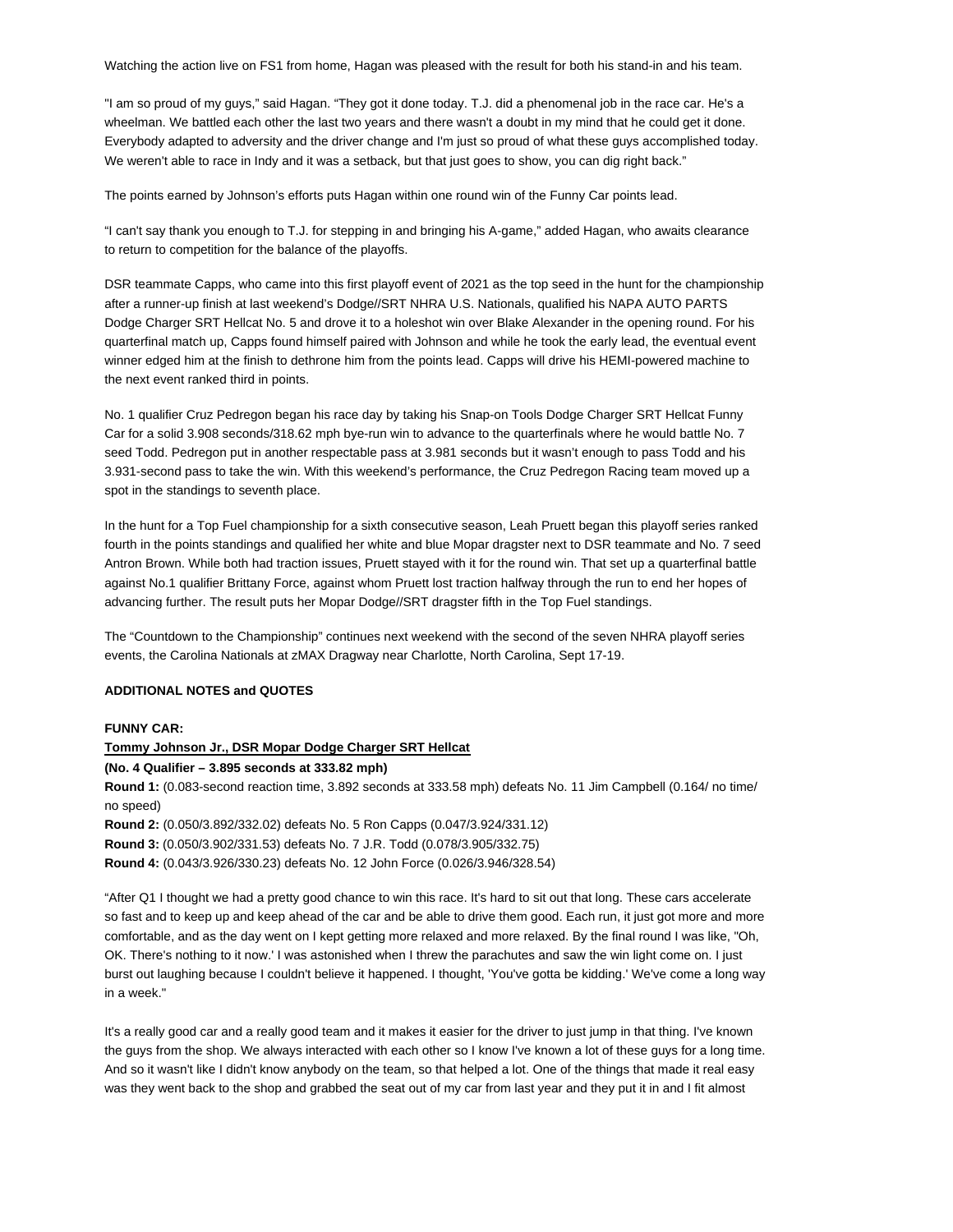perfectly, It was about as smooth a transition as you could have to make this whole thing happen. Two weeks ago sitting at home, I didn't think I'd have a trophy from this season and to come out here and get one this weekend... this race will mean a ton to me later on."

### **Ron Capps, DSR NAPA Auto Parts Dodge Charger SRT Hellcat**

**(No. 5 Qualifier – 3.896 seconds at 328.86 mph) Round 1:** (0.069-second reaction time, 3.929 seconds at 327.82) defeats No. 10 Blake Alexander (0.080/5.500/131.65) **Round 2:** (0.047/3.924/331.12) loss to No. 4 Tommy Johnson Jr. (0.050/3.892/332.02)

"We hope that (Matt) Hagan returns to competition soon. What else can you say about Tommy Johnson. He was my teammate for several years at Don Prudhomme's and then over here at DSR. You're talking about one of the best drivers ever in Funny Car and to be sitting out this long and jump in and seamlessly keep that car running the way it is is amazing. We didn't have lane choice but that's no excuse. These two lanes are great. Like I told (crew chiefs) Guido (Dean Antonelli) and John Medlen, you pat them on the butt and say great weekend. We went down the track each run under power. We did have a little hiccup Q3, but showed that NAPA Know How I always talk about today on race day with two great 3.92 laps. We feel like we can win every weekend and it's getting tough. Everybody has that Countdown fever. That playoff fever and I can't wait to get to Charlotte no matter what the points are. I've got a great feeling."

### **Cruz Pedregon, Cruz Pedregon Racing Snap-on® Tools Dodge Charger SRT Hellcat**

**(No. 1 Qualifier – 3.875 seconds at 326.00 mph)**

**Round 1:** (0.103-second reaction time, 3.908 seconds at 318.62 mph) wins on a BYE run **Round 2:** (0.083/3.981/315.86) loss to No. 7 J.R. Todd (0.068/3.931/328.86)

"After qualifying No. 1 with a great 3.87 (second run) at 327 mph, we went on to run a 3.90 in the first round, and then lost a close race to the DHL car (J.R. Todd) in the quarterfinals with a 3.98. I scrubbed a little bit of time off it with the way I was staged. I inadvertently rolled in a little further than I would have liked and that affected the timing clocks, so it probably ran more like a 3.94 or 3.95, but overall it was a good event for our team.

"We wanted to go further than that, obviously, but this is the first of the seven countdown races. We did move up a spot (in the standings) so we're headed in the right direction. If we can continue this great qualifying performance we've showed lately that's only going to bode well for our chances moving forward. There's a lot of great racing left. The tracks are going to be fast and it's going to be a great opportunity to continue our work. It's coming together at the right time for us. We're still fairly new as a team as this is our 14th race together. We're still gelling and there's still some areas we can improve on, myself included, to be a little sharper. We'll get ready for the Charlotte race at a great facility, a modern racetrack that is super smooth. It's going to be a little warmer and we'll look forward to making some great runs."

## **TOP FUEL:**

#### **Leah Pruett, DSR Pennzoil Mopar Dodge//SRT Dragster**

**(No. 8 Qualifier – 3.733 seconds at 323.89 mph)**

**Round 1:** (0.063-second reaction time, 3.930 seconds at 219.44 mph) defeats No. 7 Antron Brown (0.053/5.755/121.47)

**Round 2:** (0.098/4.025/227.23) loss to No. 1 Brittany Force (0.076/3.704/334.48)

"The thing about momentum is that you want it to last as long as possible and we felt like we had it coming into race day. Matching up against our teammate, we expected a great race from starting line to finish line and we smoked the tires way far out and did a great job pedaling to get the win light. We made some adjustments on the tire spin going into E2 against the No. 1 qualifier and we thought we had it tuned up the right way, but we ended up smoking the tires down track and at this very moment we feel like we have a gremlin in this system and we have a few days to figure it out. We'll work hard to fine tune things for Charlotte and the points will stay tight was we're early in this Countdown and we're ready to make up for this weekend in Charlotte."

### **NHRA Championship Points Standings:**